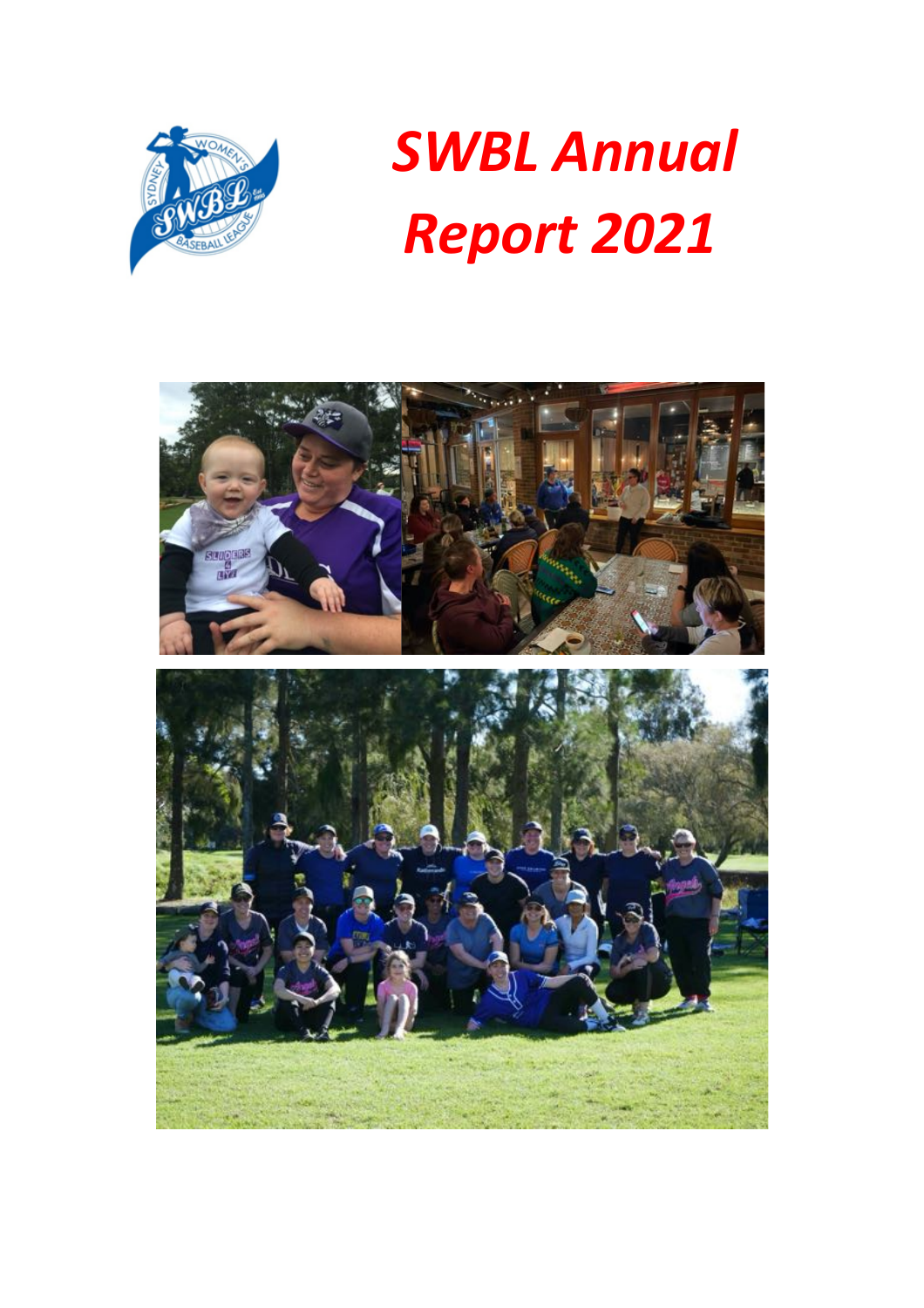## **Co-Presidents' Report**

Following the disruption of 2020, our expectations were high for returning to the diamonds and belatedly celebrating our 25<sup>th</sup> anniversary. To borrow the great sporting cliché, it's fair to say 2021 was a 'game of two halves'.

The season started with a strong recruitment drive and renewed energy for getting back to community sport. We welcomed over 50 new players and were able to strengthen our seven existing teams to launch a strong competition in May. In total, our membership grew to more than 100, and from early May to late June we all enjoyed some fun but competitive games in the winter sun.

Although we were all disappointed for the season to be cut short at the mid-point of the season, we're grateful we had the chance to play some baseball and, importantly, to reconnect. It was particularly exciting to see so many new faces, and for our newest members to at least get a taste of the game and our baseball community.

Despite the short season, we've had a remarkably successful year. Key achievements include:

- Successful pre-season and recruitment drive to overcome the discontinuity of 2020
- Completion of seven rounds of baseball comprising 21 games
- Introduction of the new cashless payment system
- Continued sponsorship from the Golden Barley Hotel and return to the pub for our regular Sunday sessions
- Successful repeat ACON Community Partnerships Grant
- Securing Lesbians Incorporated (LINC) Grant and a new partnership with IVF Australia in 2021
- Working with Inner West Council and other seasonal hirers for better access to the facilities at Mahoney Reserve.
- Detailed planning and preparation for the Community Gala Day (which will be held in 2022)
- Hosting the 2021 Pool Comp at The Golden Barley
- Hosting an online trivia contest
- Continued engagement and connection through our social media platforms
- Circulation and promotion of health and wellbeing initiatives on behalf of ACON and others.

Thank you to everyone who has supported us, particularly over the last couple of years – which have been some of the most difficult times for the League and our communities.



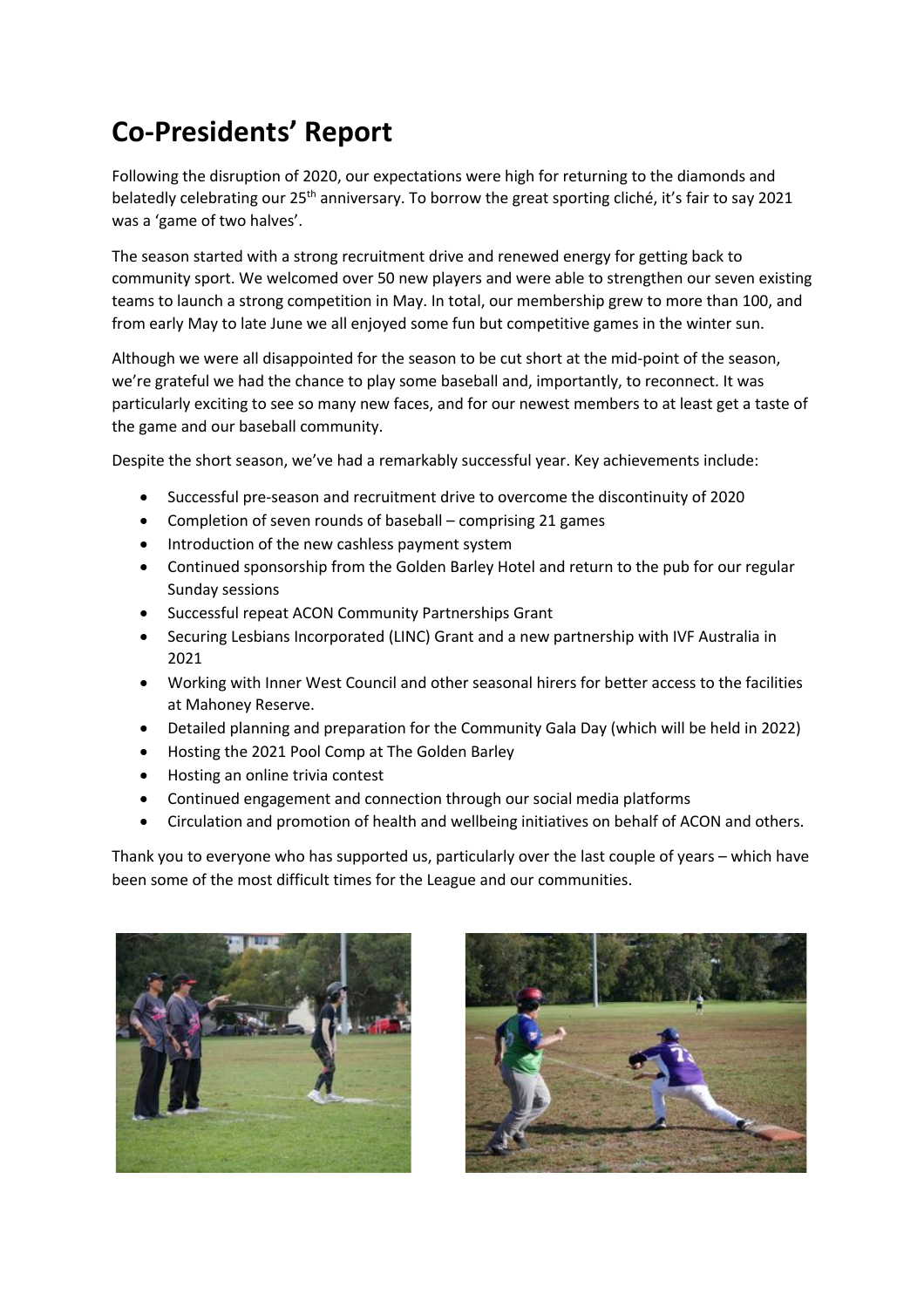We are incredibly fortunate that, in addition to our members' support, we've received financial support from our partners and sponsors even during these difficult times, especially ACON and The Golden Barley. This support allows us to fund many operational costs, and keep fees at a manageable level.

Even without a season in 2020, and only half a season in 2021, the League did have ongoing costs, including the SWBL van, booking the grounds, and increasing insurance costs (in part as a result of COVID-19).

We were excited to get a 2021 grant from Lesbians Incorporated, which supports lesbians and lesbian-friendly groups in Australia through its community grants scheme (see http://lincgrants.org.au/) and a 2021 partnership with IVF Australia, which we'll continue to strengthen over coming years in consultation with members. This funding means SWBL is set for a strong return in 2022, keeping registration fees low, and maintaining SWBL social events. This funding provides a range of opportunities to benefit SWBL members and grow the League.

We are also hugely appreciative of the Golden Barley Hotel's loyal and generous support over many years. It was wonderful to have the chance to return to our local for the first part of the season and for the pool comp. We can't wait to share a cold beverage and a hot meal with you all in 2022 after a day on the diamonds.

A heart-felt thank you to all our 2021 Committee members, team coaches and coordinators, umpires and supporters for 2021 – we wouldn't be here without all of you, your dedication, energy, and enthusiasm. A special thank you to Claire Gorman for taking photos every game, and Mellisa Tallon and Rob McFarland for doing the statistics for the season.

We can't wait to show you what's in the pipeline for SWBL as we go full steam ahead for the roarin' 20s! Onward and upwards for 2022.

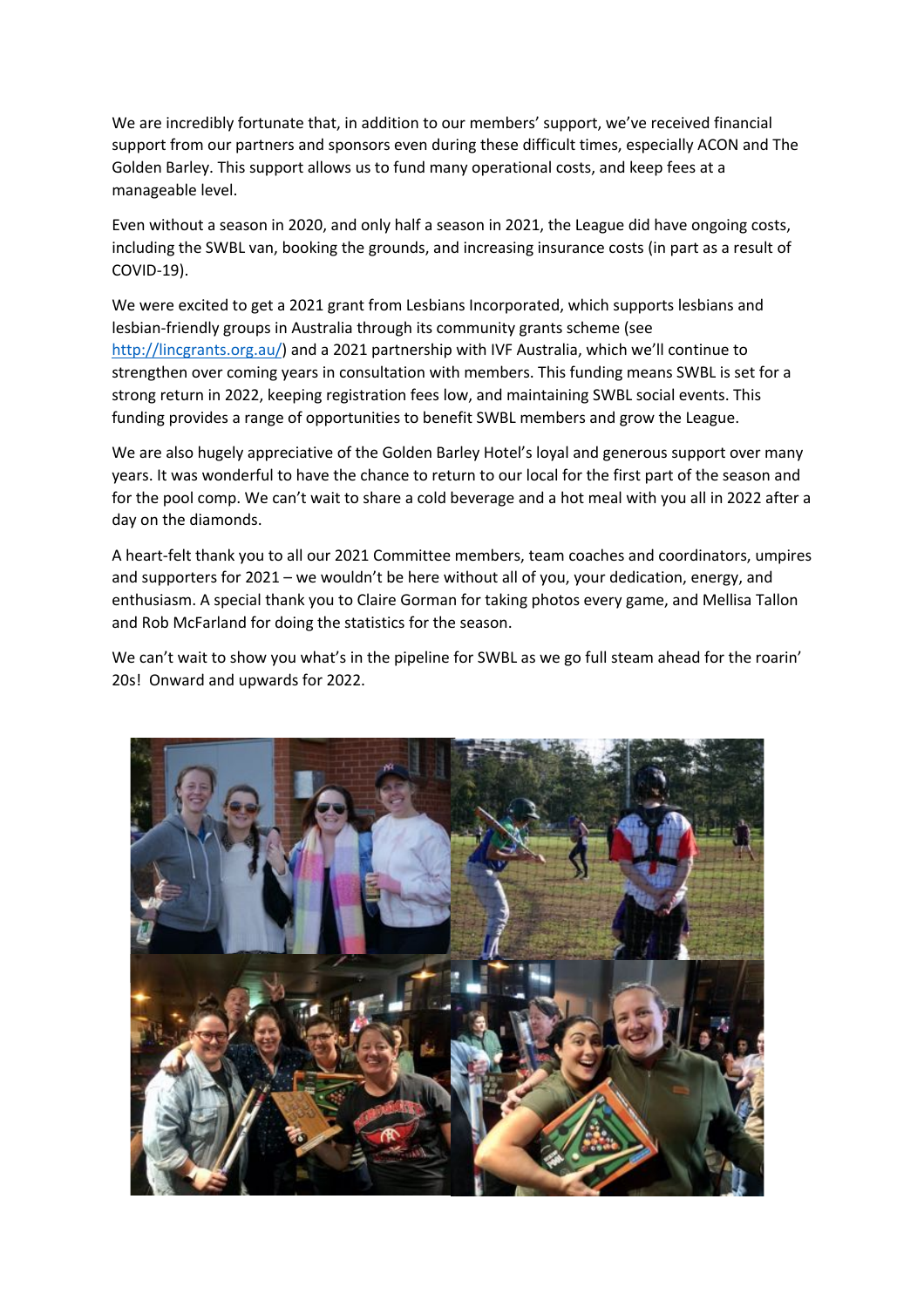### **A big thank you to the 2021 SWBL Committee**

Presidents: Stacy Warren and Holly Creenaune Vice Presidents: Randi Irwin and Collie Patterson Secretary: Olivia Liu Treasurer: Elma Aguilera Grounds & Equipment: Kylie Whittam Publicity: Mandy Kingsman Social: Loretta Cosgrove General members: Annaliese Constable, Annemarie Manning, Vanessa Braddon, Vanessa Hill, Mellisa Tallon and Cheryl Bernhard.

#### **SWBL Life Members**

Aileen Leddy Lee Griffin Allyson Witten Lena Caruso Amy Shaw Lisa O'Sullivan Anne Condren Loretta Cosgrove Belinda Evernden Maggie Jenkins Benita McFadzen Mandi Barno Cathy Saunders Mary Brewer Cheryl Bernard Max Costello Chloe Mulheron Mel Garrett Collie Patterson Mel Murphy Elizabeth Haines Michelle Link

Ellen Young Nadine Brown Hayley Lockett Nadine Lutherborrow Hetty Ashton Narelle MacDonald Jackie Mills Natalie Espinosa Jacqui Brooks Natalie Krikowa Jacquie Walden Oriel Webster Janna Richert Pete Anderson Jenny Gunther Pip Marks Jordana Blank Rochelle Peen Jude Hartnett Robynne Taylor Karlie Wise Roz Vanderzwet

Kate Howe Sarah Marsden Kelly Griffith Shelley Tinworth Ken Douglass Simone Roco Kylie Jordon Stacy Warren Lara Sabaddin Lauren James Tracey Lambert Warner Ward Annemarie Manning Davina Pye Mel D'arcy\* Claire Gorman\* Stacy Speer\* Kate Gardiner\* Vanessa Braddon\* Jo Sperring\*

\* Nominated in 2021.